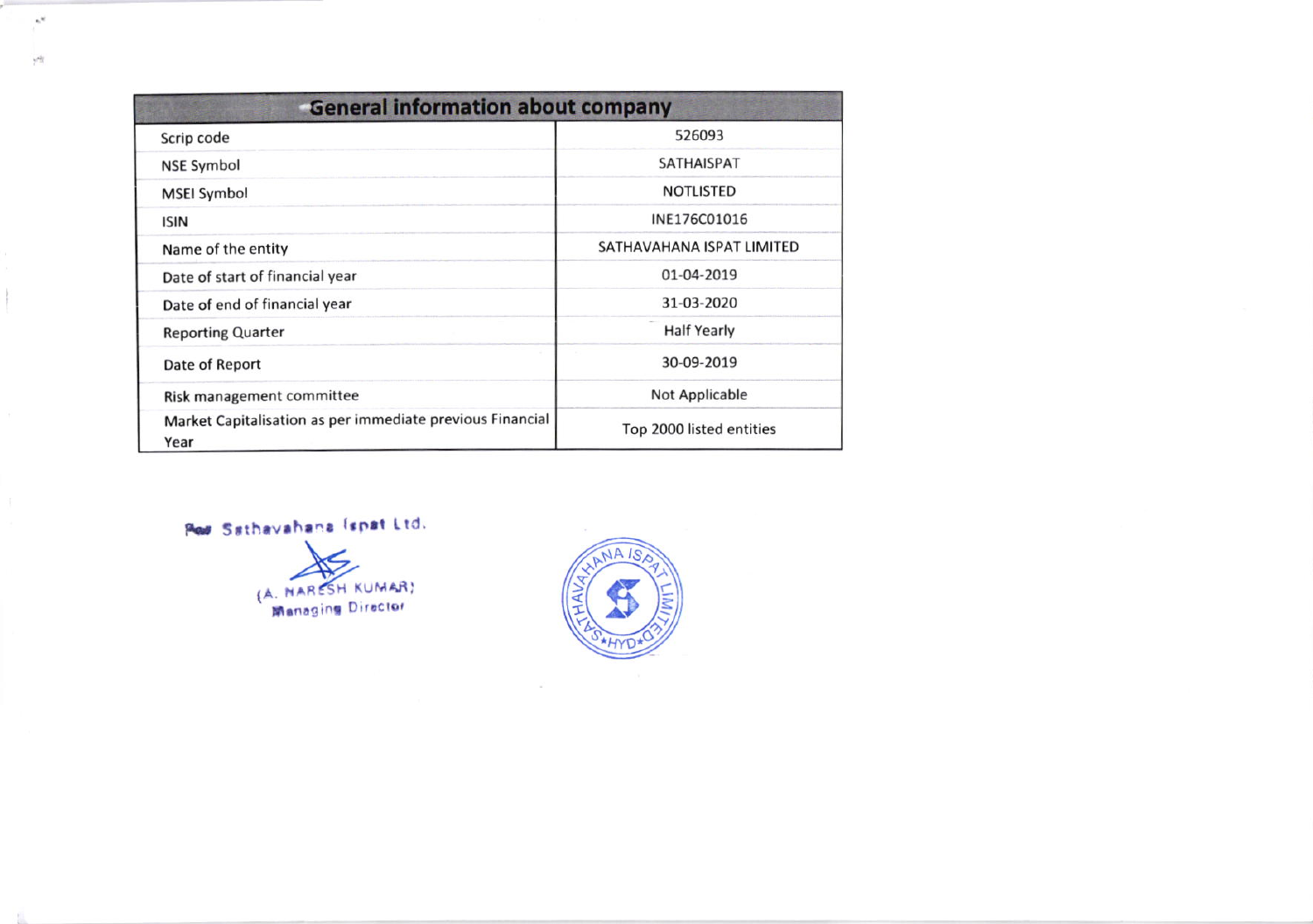|                      |                     |                             |                    |           |                                                                      |                                |                                |                      | <b>Annexure I</b>                                              |                                   |                      |                                             |                                                                                                                                                      |                                                                                                                                                                |                                                                                                                                        |                                                                                                                                                                                                              |
|----------------------|---------------------|-----------------------------|--------------------|-----------|----------------------------------------------------------------------|--------------------------------|--------------------------------|----------------------|----------------------------------------------------------------|-----------------------------------|----------------------|---------------------------------------------|------------------------------------------------------------------------------------------------------------------------------------------------------|----------------------------------------------------------------------------------------------------------------------------------------------------------------|----------------------------------------------------------------------------------------------------------------------------------------|--------------------------------------------------------------------------------------------------------------------------------------------------------------------------------------------------------------|
|                      |                     |                             |                    |           |                                                                      |                                |                                |                      | Annexure I to be submitted by listed entity on quarterly basis |                                   |                      |                                             |                                                                                                                                                      |                                                                                                                                                                |                                                                                                                                        |                                                                                                                                                                                                              |
|                      |                     |                             |                    |           |                                                                      |                                |                                |                      | <b>I. Composition of Board of Directors</b>                    |                                   |                      |                                             |                                                                                                                                                      |                                                                                                                                                                |                                                                                                                                        |                                                                                                                                                                                                              |
|                      |                     |                             |                    |           | Disclosure of notes on composition of board of directors explanatory | <b>Add Notes</b>               |                                |                      |                                                                |                                   |                      |                                             |                                                                                                                                                      |                                                                                                                                                                |                                                                                                                                        |                                                                                                                                                                                                              |
|                      |                     |                             |                    |           | Wether the listed entity has a Regular Chairperson                   | Yes.                           |                                |                      |                                                                |                                   |                      |                                             |                                                                                                                                                      |                                                                                                                                                                |                                                                                                                                        |                                                                                                                                                                                                              |
|                      |                     |                             |                    |           | Whether Chairperson is related to MD or CEO.                         | No                             |                                |                      |                                                                |                                   |                      |                                             |                                                                                                                                                      |                                                                                                                                                                |                                                                                                                                        |                                                                                                                                                                                                              |
| $\mathbf{r}$         | Title<br>(Mr<br>Ma) | <b>Name of the Director</b> | PAN                | DIN       | Category 1 of directors                                              | <b>Category 2 of directors</b> | <b>Category 3 of directors</b> | <b>Date of Birth</b> | Initial Date of appointment                                    | <b>Oute of Ro-</b><br>appointment | Date of<br>cassation | <b>Tenure</b> of<br>director (in<br>months) | No of Directorship<br>in listed entities<br><b>Including this lister</b><br>entity (Refer<br><b>Regulation 17A of</b><br><b>Listing Regulations:</b> | No of Independent<br><b>Oirectorship in listed</b><br>entities including<br>this listed antity<br>(Refer Regulation<br>17A(1) of Listing<br><b>Regulations</b> | Audit/ Stateholder<br><b>Committee(s) including this</b><br>listed entity (Refer<br>Regulation 26(1) of Listing<br><b>Regulations)</b> | Number of memberships in No of post of Chairperson is<br>Audit/ Stakeholder<br><b>Committee held in Bated</b><br>entities including this listed<br>entity (Refer Regulation<br>26(1) of Listing Regulations) |
|                      |                     | Add Deter                   |                    |           |                                                                      |                                |                                |                      |                                                                |                                   |                      |                                             |                                                                                                                                                      |                                                                                                                                                                |                                                                                                                                        |                                                                                                                                                                                                              |
|                      | <b>BANK</b>         | K. THANG PILLAI             | ACUPPASTAC         | 00123920  | Non-Executive Independent<br>Desctor                                 | Chairperson                    |                                | 14-05-1935           | 29-01-1999                                                     | 01-04-203                         |                      | 248                                         |                                                                                                                                                      |                                                                                                                                                                |                                                                                                                                        |                                                                                                                                                                                                              |
|                      | <b>Isa</b>          | A S.BAC                     | ACCPAR7628         | 21100903  | Executive Director                                                   | Not Applicable                 |                                | 13-08-1942           | C6-11-1989                                                     | 27-07-201                         |                      | 358                                         |                                                                                                                                                      |                                                                                                                                                                |                                                                                                                                        |                                                                                                                                                                                                              |
|                      | <b>Mr</b>           | SVED ANIS HUSSAIN           | ABAPH6022N         | 00115949  | Non-Executive - independent<br>Desictor                              | <b>Not Applicable</b>          |                                | 29-05-1938           | 15-12-2005                                                     | 01-04-201                         |                      | 165                                         |                                                                                                                                                      |                                                                                                                                                                |                                                                                                                                        |                                                                                                                                                                                                              |
| $\overline{a}$       | <b>Iss</b>          | <b>S.N.RAD</b>              | <b>AEJPRICIESO</b> | 00116021  | Non-Executive - Independent<br>Director                              | <b>Not Applicable</b>          |                                | 27-10-1948           | 01-02-1999                                                     | 01-10-201                         |                      | 247                                         |                                                                                                                                                      |                                                                                                                                                                |                                                                                                                                        |                                                                                                                                                                                                              |
|                      |                     | A. NAKESH KUMAR             | ACCPAR761C         | 00112546  | <b>Faecutive Deector</b>                                             | Not Applicable                 | MD                             | 24-06-1970           | 01-06-1999                                                     | 80-05-201                         |                      | 245                                         |                                                                                                                                                      |                                                                                                                                                                |                                                                                                                                        |                                                                                                                                                                                                              |
| $\ddot{\phantom{1}}$ | Mrs.                | LATHA PAMULA                | CHMPP2970H         | 08358726  | Non-Executive independent<br>Director                                | Not Applicable                 |                                | 20-01-1980           | 14-02-2019                                                     | 14:02.2015                        |                      |                                             |                                                                                                                                                      |                                                                                                                                                                |                                                                                                                                        |                                                                                                                                                                                                              |
|                      | <b>BASE</b>         | KIRAN KUMAR YEDA            | AAOPY2941A         | DAOUNCER. | Non-Featurine independent<br>Dieuctor                                | <b>Not Applicable</b>          | Shareholder Director           | 12-03-1957           | 01-04-2019                                                     | 01-04-201                         |                      |                                             |                                                                                                                                                      |                                                                                                                                                                |                                                                                                                                        |                                                                                                                                                                                                              |
| a live               |                     | Ramanakumar Davuluri        | AEBPK4201N         | 01713259  | Executive Director                                                   | <b>Not Applicable</b>          |                                | 11-06-1963           | 26-64-2019                                                     | 20:04.2015                        |                      |                                             |                                                                                                                                                      |                                                                                                                                                                |                                                                                                                                        |                                                                                                                                                                                                              |

80, 808 (1990) 1990 (1990) 1990 (1990) 1990

Por Sethavahana fenet 614.

 $\cdot^*$ 

 $\ddot{\phantom{a}}$ 

(A. NARESH KUMAR)

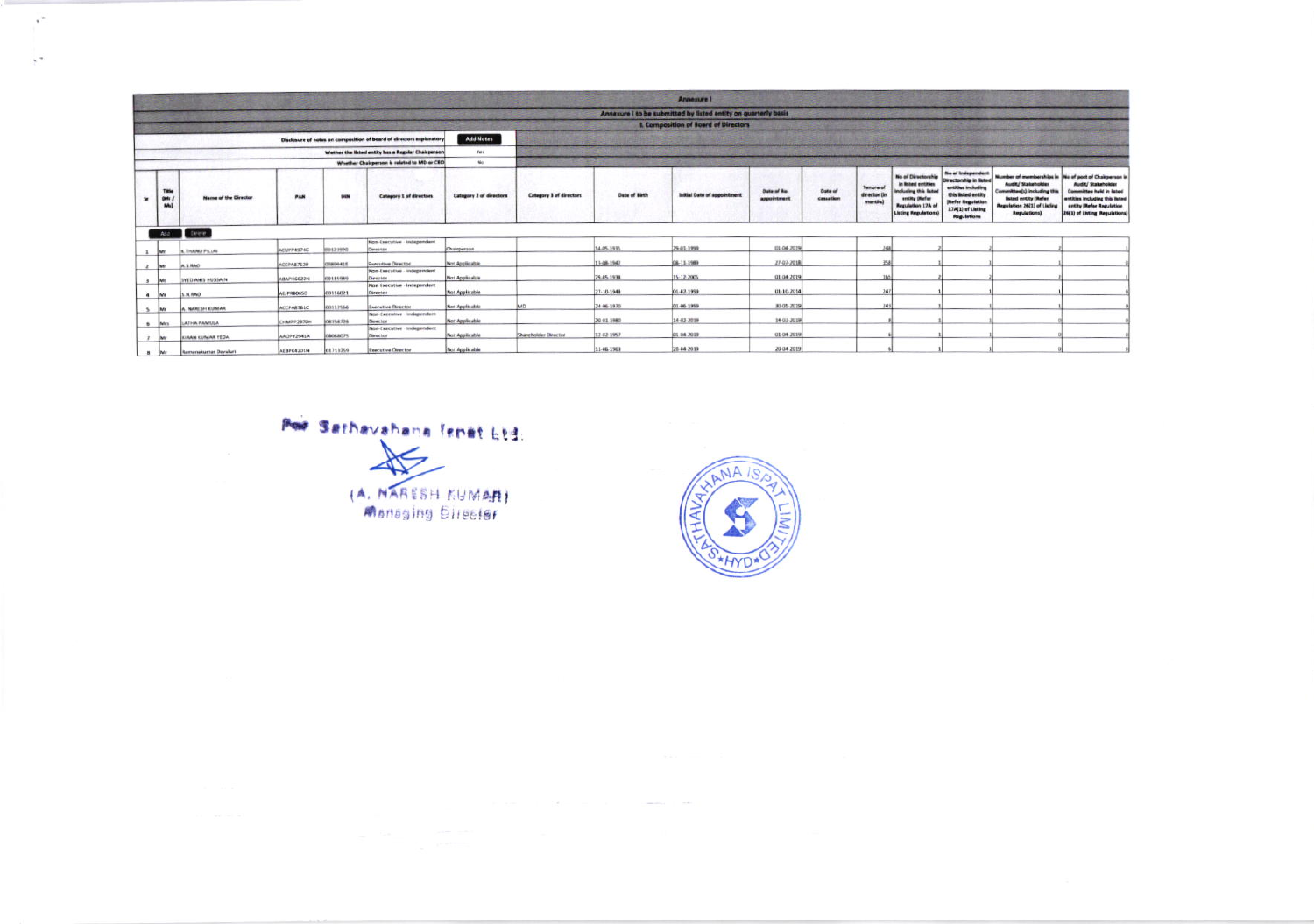Home Validate

 $\bar{\epsilon}$ 

|                         |                                                              |                                  | <b>Annexure 1</b>                                                                                                                  |                                                              |                            |  |  |  |  |
|-------------------------|--------------------------------------------------------------|----------------------------------|------------------------------------------------------------------------------------------------------------------------------------|--------------------------------------------------------------|----------------------------|--|--|--|--|
|                         |                                                              |                                  | <b>II. Composition of Committees</b>                                                                                               |                                                              |                            |  |  |  |  |
|                         |                                                              |                                  |                                                                                                                                    | Disclosure of notes on composition of committees explanatory | <b>Add Notes</b>           |  |  |  |  |
|                         |                                                              |                                  | Note: Please enter DIN. After entering DIN, Name of Committee members and Category 1 of Directors shall be prefilled automatically |                                                              |                            |  |  |  |  |
|                         | <b>Audit Committee Details</b>                               |                                  |                                                                                                                                    |                                                              |                            |  |  |  |  |
|                         | Whether the Audit Committee has a Regular Chairperson<br>Yes |                                  |                                                                                                                                    |                                                              |                            |  |  |  |  |
| \$r                     | <b>DIN Number</b>                                            | <b>Name of Committee members</b> | Category 1 of directors                                                                                                            | Category 2 of directors                                      | <b>Date of Appointment</b> |  |  |  |  |
|                         | 00123920                                                     | K.THANU PILLAI                   | Non-Executive - Independent Director                                                                                               | Chairperson                                                  | 30-01-2006                 |  |  |  |  |
| $\overline{\mathbf{z}}$ | 00115949                                                     | Syed Anis Hussain                | Non-Executive - Independent Director                                                                                               | Member                                                       | 30-01-2006                 |  |  |  |  |
| 3                       | 00116021                                                     | S.N.Rao                          | Non-Executive - Independent Director                                                                                               | <b>Member</b>                                                | 30-06-2009                 |  |  |  |  |
| 4                       |                                                              |                                  |                                                                                                                                    |                                                              |                            |  |  |  |  |
| 5.                      |                                                              |                                  |                                                                                                                                    |                                                              |                            |  |  |  |  |
| 6                       |                                                              |                                  |                                                                                                                                    |                                                              |                            |  |  |  |  |
| y                       |                                                              |                                  |                                                                                                                                    |                                                              |                            |  |  |  |  |
| B.                      |                                                              |                                  |                                                                                                                                    |                                                              |                            |  |  |  |  |
| 9                       |                                                              |                                  |                                                                                                                                    |                                                              |                            |  |  |  |  |
| 10                      |                                                              |                                  |                                                                                                                                    |                                                              |                            |  |  |  |  |

|                         | Nomination and remuneration committee |                                  |                                      |                                                                             |                            |  |  |  |
|-------------------------|---------------------------------------|----------------------------------|--------------------------------------|-----------------------------------------------------------------------------|----------------------------|--|--|--|
|                         |                                       |                                  |                                      | Whether the Nomination and remuneration committee has a Regular Chairperson | Yes                        |  |  |  |
| Sr                      | <b>DIN Number</b>                     | <b>Name of Committee members</b> | <b>Catagory 1 of directors</b>       | <b>Category 2 of directors</b>                                              | <b>Date of Appointment</b> |  |  |  |
| $\mathbbm{1}$           | 00123920                              | K.THANU PILLAI                   | Non-Executive - Independent Director | Member                                                                      | 30-04-2004                 |  |  |  |
| $\overline{\mathbf{z}}$ | 00115949                              | Syed Anis Hussain                | Non-Executive - Independent Director | Chairperson                                                                 | 28-04-2007                 |  |  |  |
| 3                       | 00116021                              | S.N.Rao                          | Non-Executive - Independent Director | Member                                                                      | 30-05-2014                 |  |  |  |
| 4                       |                                       |                                  |                                      |                                                                             |                            |  |  |  |
| š                       |                                       |                                  |                                      |                                                                             |                            |  |  |  |
| 6                       |                                       |                                  |                                      |                                                                             |                            |  |  |  |
|                         |                                       |                                  |                                      |                                                                             |                            |  |  |  |
| $\mathbf{g}$            |                                       |                                  |                                      |                                                                             |                            |  |  |  |
| $\overline{9}$          |                                       |                                  |                                      |                                                                             |                            |  |  |  |
| 10                      |                                       |                                  |                                      |                                                                             |                            |  |  |  |

Note: Please enter DIN. After entering DIN, Name of Committee members and Category 1 of Directors shall be prefilled automatically

|    | <b>Stakeholders Relationship Committee</b>                                |                                  |                                      |                         |                            |  |  |  |
|----|---------------------------------------------------------------------------|----------------------------------|--------------------------------------|-------------------------|----------------------------|--|--|--|
|    | Whether the Stakeholders Relationship Committee has a Regular Chairperson |                                  |                                      |                         |                            |  |  |  |
| Sr | <b>DIN Number</b>                                                         | <b>Name of Committee members</b> | <b>Category 1 of directors</b>       | Category 2 of directors | <b>Data of Appointment</b> |  |  |  |
|    | 00115949                                                                  | Syed Anis Hussain                | Non-Executive - Independent Director | Chairperson             | 30-11-2013                 |  |  |  |
|    | 00899415                                                                  | A.S Rao                          | <b>Executive Director</b>            | Member                  | 08-03-1994                 |  |  |  |
|    | 00112566                                                                  | A. Naresh Kumar                  | Executive Director                   | Member                  | 01-06-2009                 |  |  |  |

Por Sethavahana Ispat Ltd (A. NABESTI KUMAR)

NA ISA **HYD**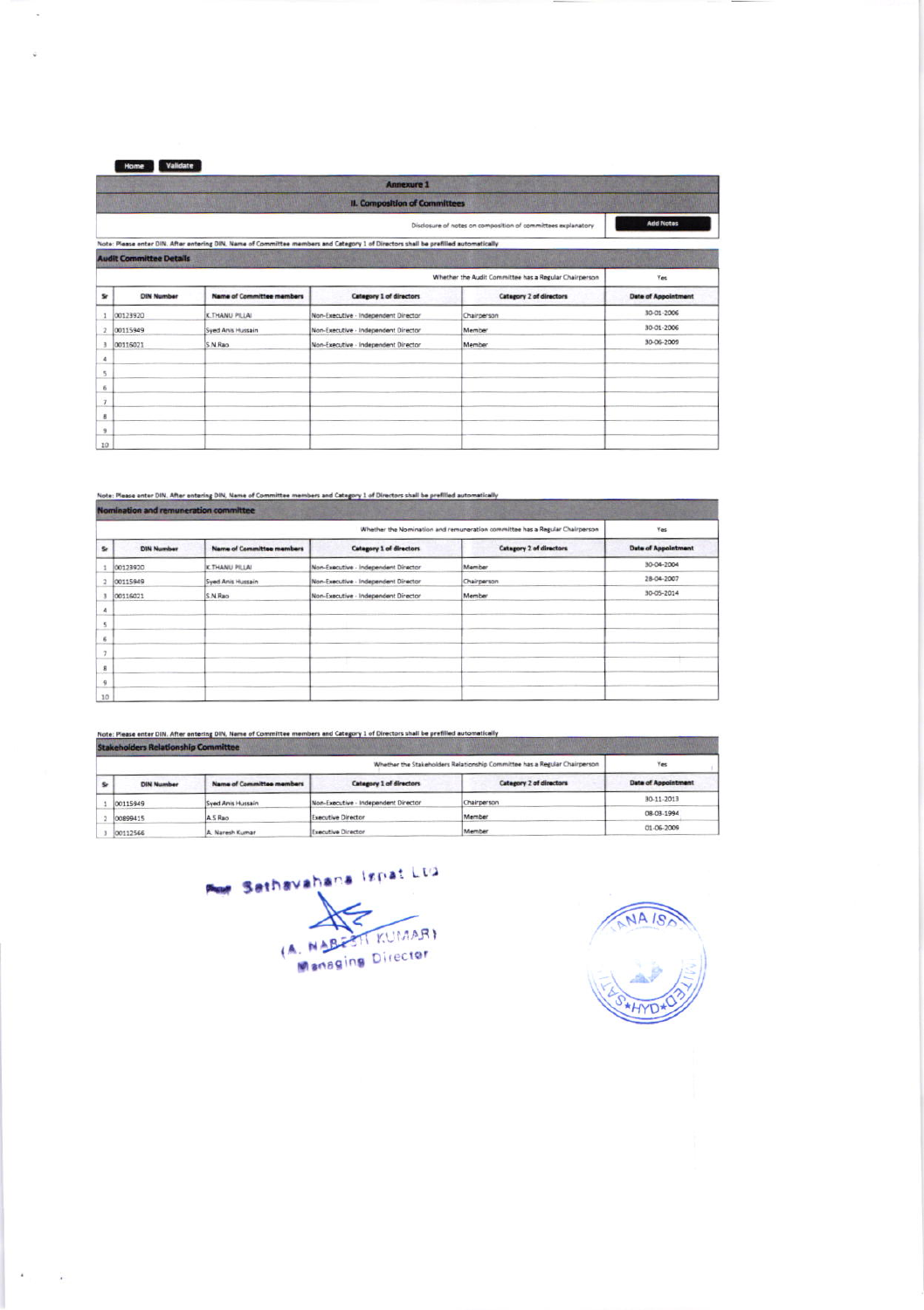|                  | <b>Risk Management Committee</b> | <b>Arry You are the State of Canada and The County</b> |                                |                                                                 |                            |
|------------------|----------------------------------|--------------------------------------------------------|--------------------------------|-----------------------------------------------------------------|----------------------------|
|                  |                                  |                                                        |                                | Whether the Risk Management Committee has a Regular Chairperson |                            |
| $S_{\mathbf{f}}$ | <b>DIN Number</b>                | <b>Name of Committee members</b>                       | <b>Catagory 1 of directors</b> | Category 2 of directors                                         | <b>Date of Appointment</b> |
|                  |                                  |                                                        |                                |                                                                 |                            |
|                  |                                  |                                                        |                                |                                                                 |                            |
|                  |                                  |                                                        |                                |                                                                 |                            |
|                  |                                  |                                                        |                                |                                                                 |                            |
|                  |                                  |                                                        |                                |                                                                 |                            |
|                  |                                  |                                                        |                                |                                                                 |                            |
|                  |                                  |                                                        |                                |                                                                 |                            |
|                  |                                  |                                                        |                                |                                                                 |                            |
|                  |                                  |                                                        |                                |                                                                 |                            |
| 10               |                                  |                                                        |                                |                                                                 |                            |

## Note: Please enter DIN. After entering DIN, Name of Committee members and Category 1 of Directors shall be prefilled automatically

 $\overline{\phantom{a}}$ 

 $\tilde{\mathbf{x}}$ 

i,

|              | Corporate Social Responsibility Committee                                        |                                  |                                      |                                |                            |  |  |  |
|--------------|----------------------------------------------------------------------------------|----------------------------------|--------------------------------------|--------------------------------|----------------------------|--|--|--|
|              | Whether the Corporate Social Responsibility Committee has a Regular Chairperson. |                                  |                                      |                                |                            |  |  |  |
| $\mathbf{S}$ | <b>DIN Number</b>                                                                | <b>Name of Committee members</b> | <b>Category 1 of directors</b>       | <b>Category 2 of directors</b> | <b>Date of Appointment</b> |  |  |  |
|              | 00115949                                                                         | Syed Anis Hussain                | Non-Executive - Independent Director | Member                         | 14-11-2014                 |  |  |  |
|              | 00899415                                                                         | A 5 Rao                          | Executive Director                   | Member                         | 14-11-2014                 |  |  |  |
|              | 00112566                                                                         | A. Naresh Kumar                  | Executive Director                   | Member                         | 14-11-2014                 |  |  |  |
|              | 00116021                                                                         | S. N Rao                         | Non-Executive - Independent Director | Member                         | 14-11-2014                 |  |  |  |



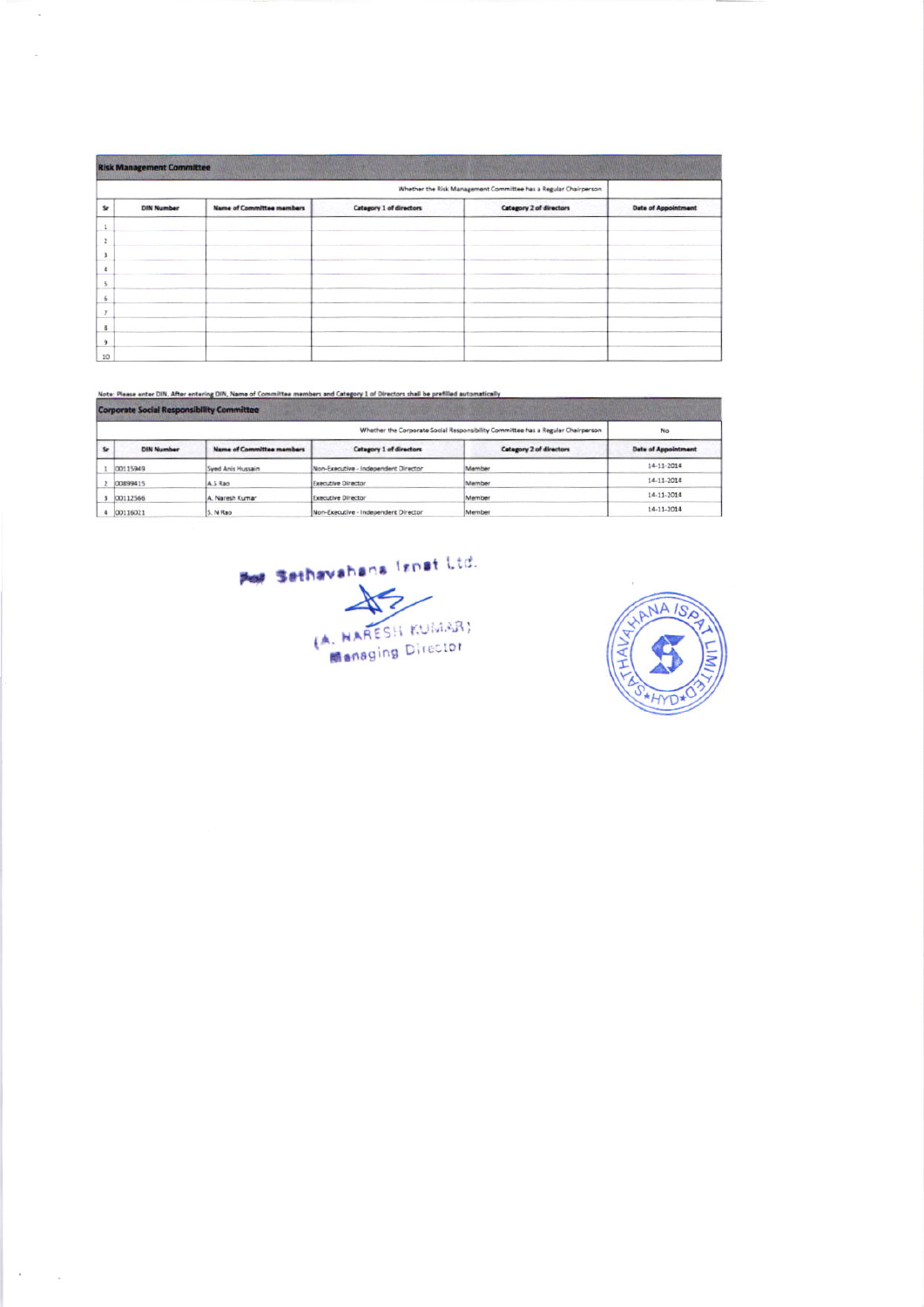|                                                                                      | <b>Annexure 1</b>                                                                                  |                                                                   |                                                                                                   |     |                                        |                                                        |  |  |  |
|--------------------------------------------------------------------------------------|----------------------------------------------------------------------------------------------------|-------------------------------------------------------------------|---------------------------------------------------------------------------------------------------|-----|----------------------------------------|--------------------------------------------------------|--|--|--|
| $\parallel$ III.                                                                     | <b>Meeting of Board of Directors</b>                                                               |                                                                   |                                                                                                   |     |                                        |                                                        |  |  |  |
| Disclosure of notes on meeting of board of directors explanatory<br><b>Add Notes</b> |                                                                                                    |                                                                   |                                                                                                   |     |                                        |                                                        |  |  |  |
| Sr                                                                                   | Date(s) of meeting (Enter dates of Previous quarter<br>and Current quarter in chronological order) | Maximum gap between<br>any two consecutive (in<br>number of days) | <b>Whether requirement</b><br><b>Notes for not</b><br>of Quorum met<br>providing Date<br>(Yes/No) |     | <b>Number of Directors</b><br>present* | No. of Independent Directors<br>attending the meeting* |  |  |  |
|                                                                                      | Delete<br>Add                                                                                      |                                                                   |                                                                                                   |     |                                        |                                                        |  |  |  |
|                                                                                      | 30-05-2019                                                                                         |                                                                   |                                                                                                   | Yes |                                        |                                                        |  |  |  |
|                                                                                      | 14-08-2019                                                                                         | 75                                                                |                                                                                                   | Yes |                                        |                                                        |  |  |  |

## Por Sathavahana fanat Ltd.

 $\mathcal{L}^{\mathcal{L}^{\mathcal{L}}}$ 

 $\sim$ 

 $\mathcal{S}$ 



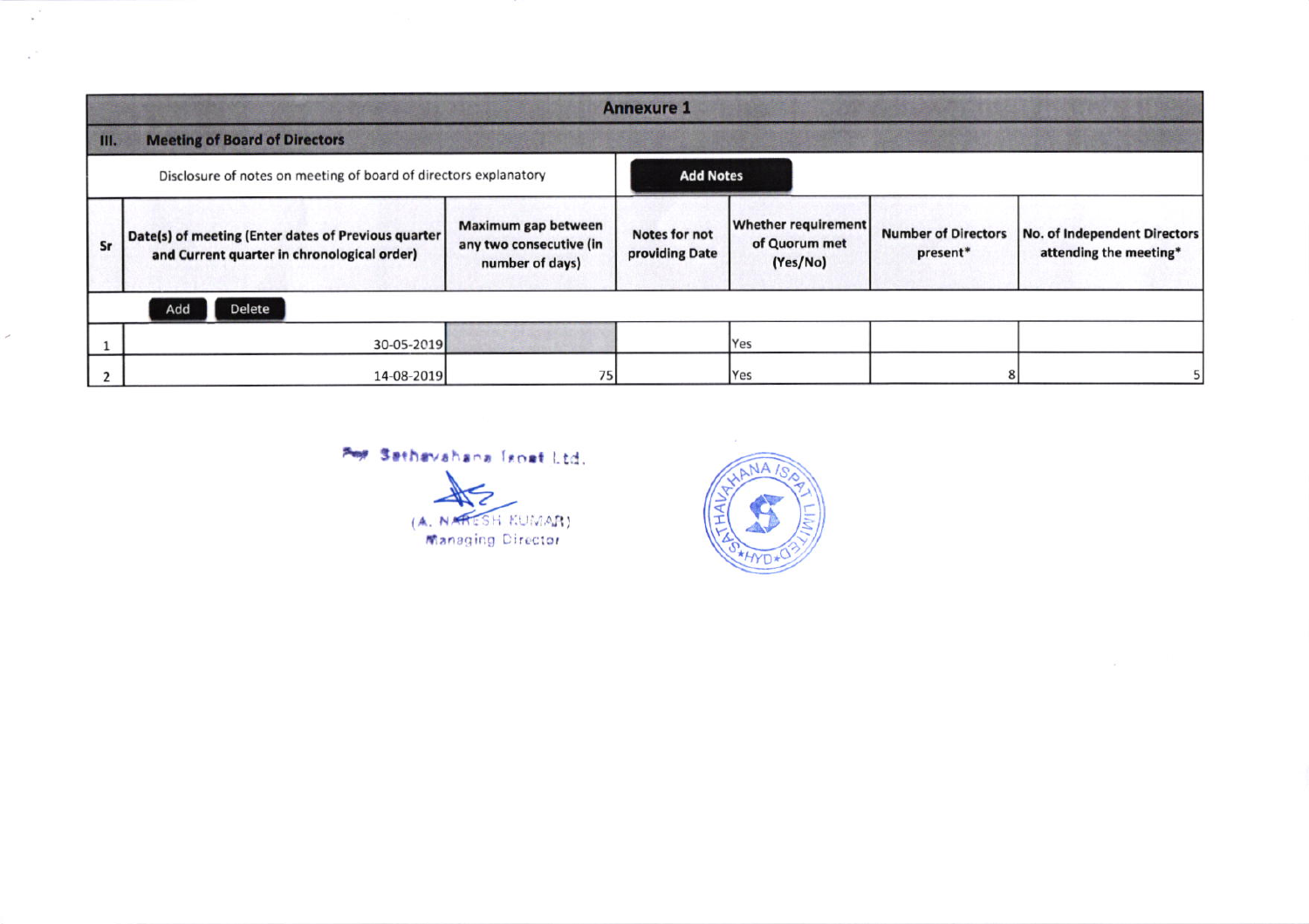|    |                                                       |                                                                                                          |                                                                      | <b>Annexure 1</b>       |                                        |                                                          |                                        |                                                                  |  |  |
|----|-------------------------------------------------------|----------------------------------------------------------------------------------------------------------|----------------------------------------------------------------------|-------------------------|----------------------------------------|----------------------------------------------------------|----------------------------------------|------------------------------------------------------------------|--|--|
|    | IV.<br><b>Meeting of Committees</b>                   |                                                                                                          |                                                                      |                         |                                        |                                                          |                                        |                                                                  |  |  |
|    |                                                       |                                                                                                          |                                                                      |                         |                                        | Disclosure of notes on meeting of committees explanatory |                                        | <b>Add Notes</b>                                                 |  |  |
| Sr | <b>Name of Committee</b>                              | Date(s) of meeting (Enter<br>dates of Previous quarter<br>and Current quarter in<br>chronological order) | Maximum gap<br>between any two<br>consecutive (in<br>number of days) | Name of other committee | <b>Reson for not</b><br>providing date | Whether requirement of<br>Quorum met (Yes/No)            | <b>Number of</b><br>Directors present* | No. of Independent<br><b>Directors attending</b><br>the meeting* |  |  |
|    | Add<br>Delete                                         |                                                                                                          |                                                                      |                         |                                        |                                                          |                                        |                                                                  |  |  |
|    | <b>Audit Committee</b>                                | 30-05-2019                                                                                               |                                                                      |                         |                                        | Yes                                                      |                                        |                                                                  |  |  |
| 2  | <b>Audit Committee</b><br>Nomination and remuneration | 14-08-2019                                                                                               | 75                                                                   |                         |                                        | Yes                                                      |                                        |                                                                  |  |  |
| 3  | committee<br>Nomination and remuneration              | 30-05-2019                                                                                               |                                                                      |                         |                                        | Yes                                                      |                                        |                                                                  |  |  |
| Δ  | committee<br>Stakenoiders Relationship                | 14-08-2019                                                                                               | 75                                                                   |                         |                                        | Yes                                                      |                                        |                                                                  |  |  |
| 5  | Committee<br>Stakenolders Relationship                | 16-07-2019                                                                                               |                                                                      |                         |                                        | Yes                                                      |                                        |                                                                  |  |  |
| 6  | Committee<br>Stakeholders Relationship                | 31-07-2019                                                                                               | 14                                                                   |                         |                                        | Yes                                                      |                                        |                                                                  |  |  |
|    | Committee<br>Stakenoiders Relationship                | 14-08-2019                                                                                               | 13                                                                   |                         |                                        | Yes                                                      |                                        |                                                                  |  |  |
| 8  | Committee                                             | 31-08-2019                                                                                               | 16                                                                   |                         |                                        | Yes                                                      |                                        |                                                                  |  |  |
| 9  | Stakeholders Relationship<br>Committee                | 20-09-2019                                                                                               | 19                                                                   |                         |                                        | Yes                                                      |                                        |                                                                  |  |  |

Por Sathavahana lapat Ltd.

 $\mathcal{L}_{\mathbf{z}}$ 

÷.